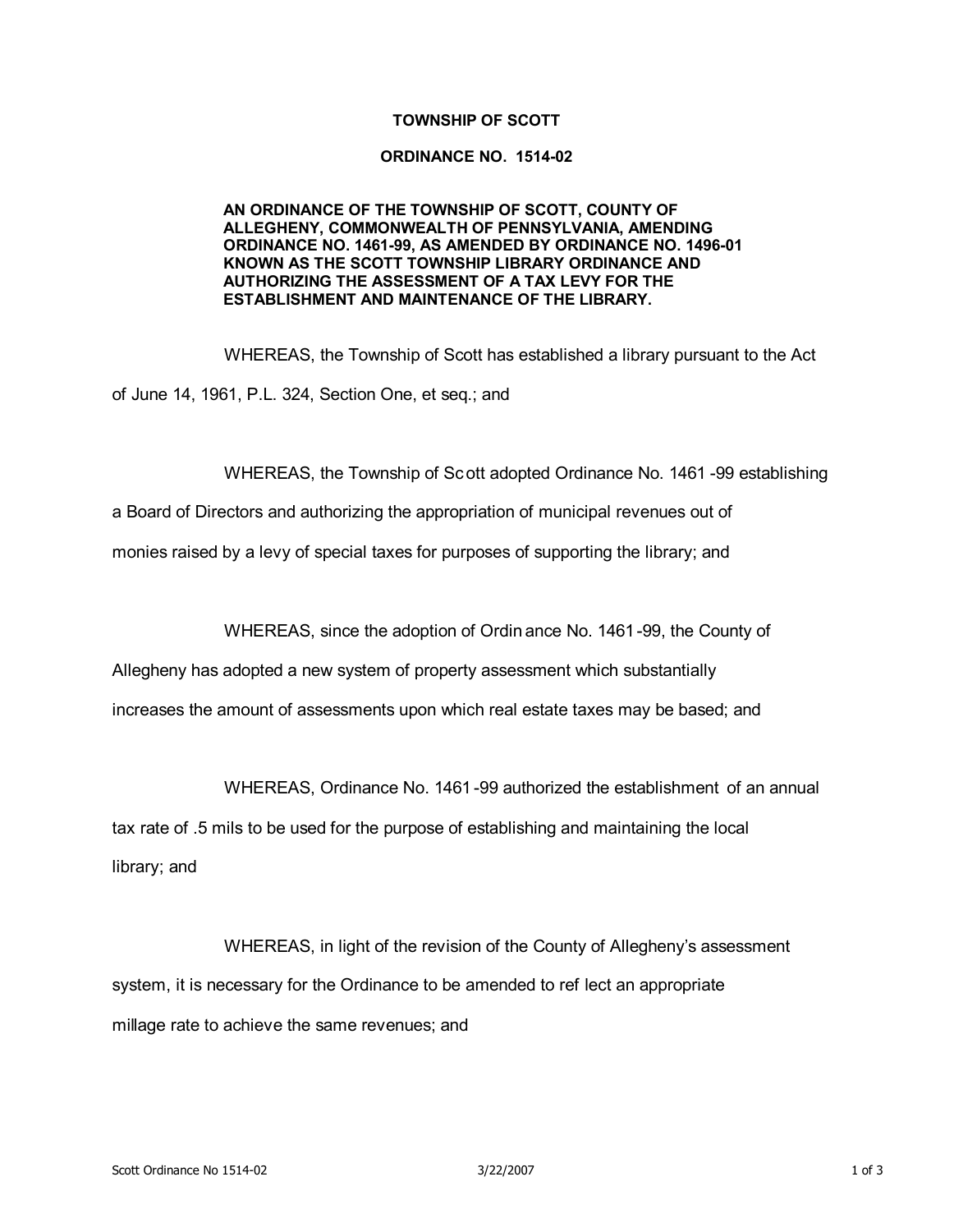WHEREAS, in order to insure that the same amount revenue will be collected under the new real estate tax assessment system for the maintenance and establishment of the library as intended by Ordinance No. 1461 -99, as amended by Ordinance No. 1496-01 the millage rate must be changed from .0213 mils to .0825 mils.

NOW, THEREFORE, BE IT ORDAINED AND ENACTED, as follows:

Section 1. Section Nine of Ordinance No. 1461 -99 *as amended by Ordinance No. 1496-01* shall be deleted in it entirety and be hereby restated in its entirety as follows:

> Section Nine: The Board of Commissioners shall, in the budget prepared by the Township of Scott annually, and in the Tax Ordinance enacted annually, set apart and designate the amount of .0825 mils to be used exclusively for the establishment and maintenance of the library created herein. In the event that a surplus or excess may be accumulated above the necessary costs of maintaining the library, it may be lawful for the Directors of the library to pay any such excess or surplus to the Township to be used by the Township for any of the purposes provided in this Ordinance or under the Act of June 14, 1961, P.L. 324, as amended (the "Library Code").

Section 2. That any Ordinance or part of Ordinance conflicting with this ordinance be and the same is hereby repealed insofar as the same affects this Ordinance.